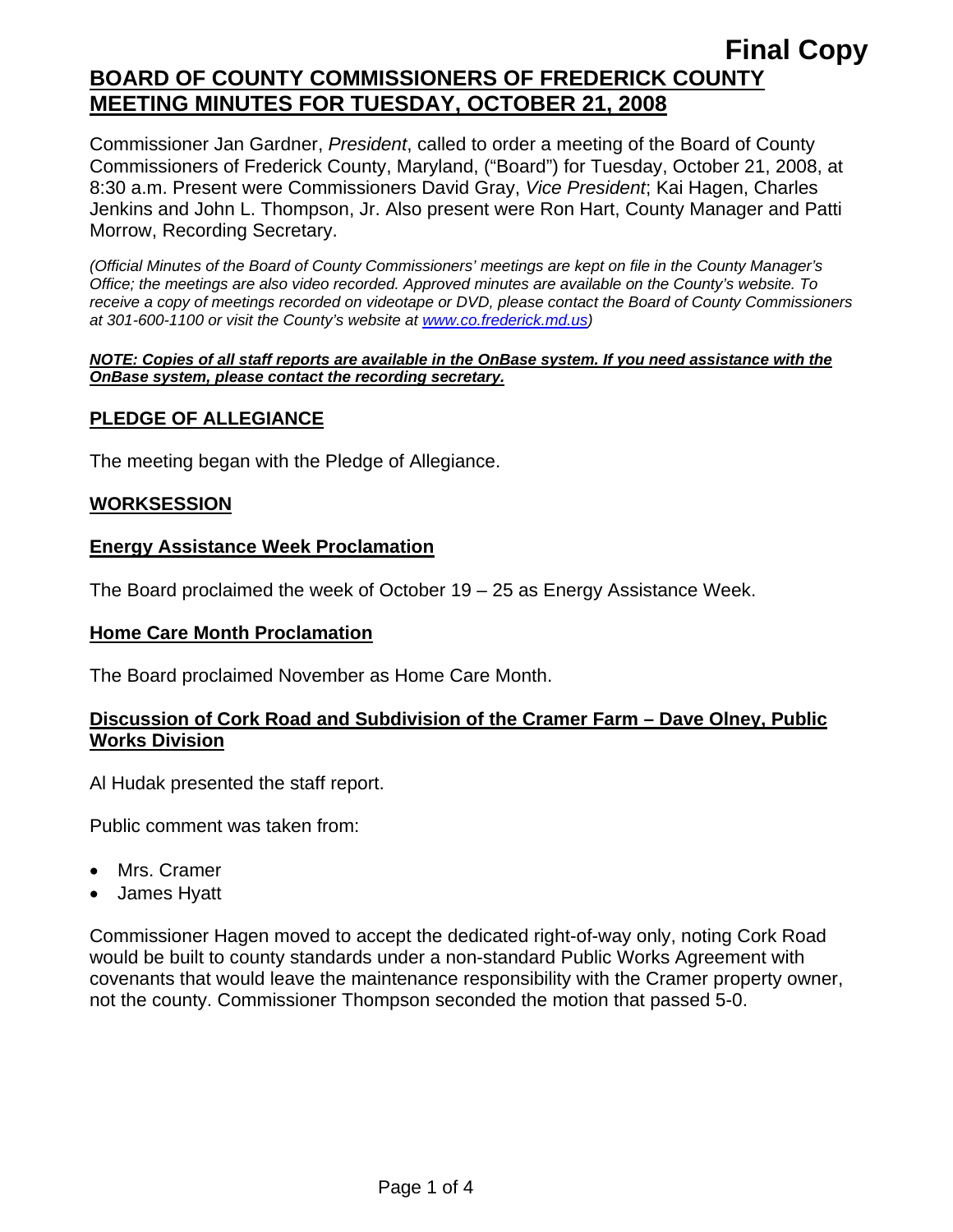# **Frederick County Employees Retirement Plan Committee ("Committee") – Iran/Sudan Divestiture – Tracy Lobuts, Human Resources Division**

Mary Claire Chesshire, Esquire, Whiteford, Taylor and Preston, LLP, and Carol Boykin, Bolton Partners Investment Group, Inc., briefed the Board on comments from the Committee on the proposal to require divestiture from the Frederick County Employees Retirement Plan's investments of any companies doing business in the Sudan and Iran in accordance with state legislation.

John Kroll, Finance Division, participated in the discussion.

There was no public comment.

No action was taken as this item was for information only.

### **Adequate Public Facilities Ordinance (APFO) – School Revisions – Kathy Mitchell, County Attorney; Gary Hessong, Permitting and Development Review Division; and Eric Soter, Planning Division**

Mr. Hessong opened the discussion by highlighting the Board's direction to revisit the APFO regarding schools, roads and fire and rescue services as a part of their growth management initiative.

Commissioner Gardner gave a brief history regarding the APFO school proposal and the problems it was trying to solve. Commissioner Gardner indicated the majority of the previous board members chose to take no action on the proposal.

Wendy Kearney, Office of the County Attorney, reviewed the proposed changes to the school adequacy requirements of the APFO.

Ray Barnes, Frederick County Public Schools, also participated in the discussion. Mr. Barnes indicated his concern the proposal would give the Board of Education (BOE) staff a strong roll in terms of controlling growth in the county.

Eric Soter briefed the Board on a possible addendum to the APFO to require municipalities to adopt the county's APFO. It was suggested a higher threshold regarding the school adequacy test would be an incentive for larger developments to occur within municipalities rather than the county.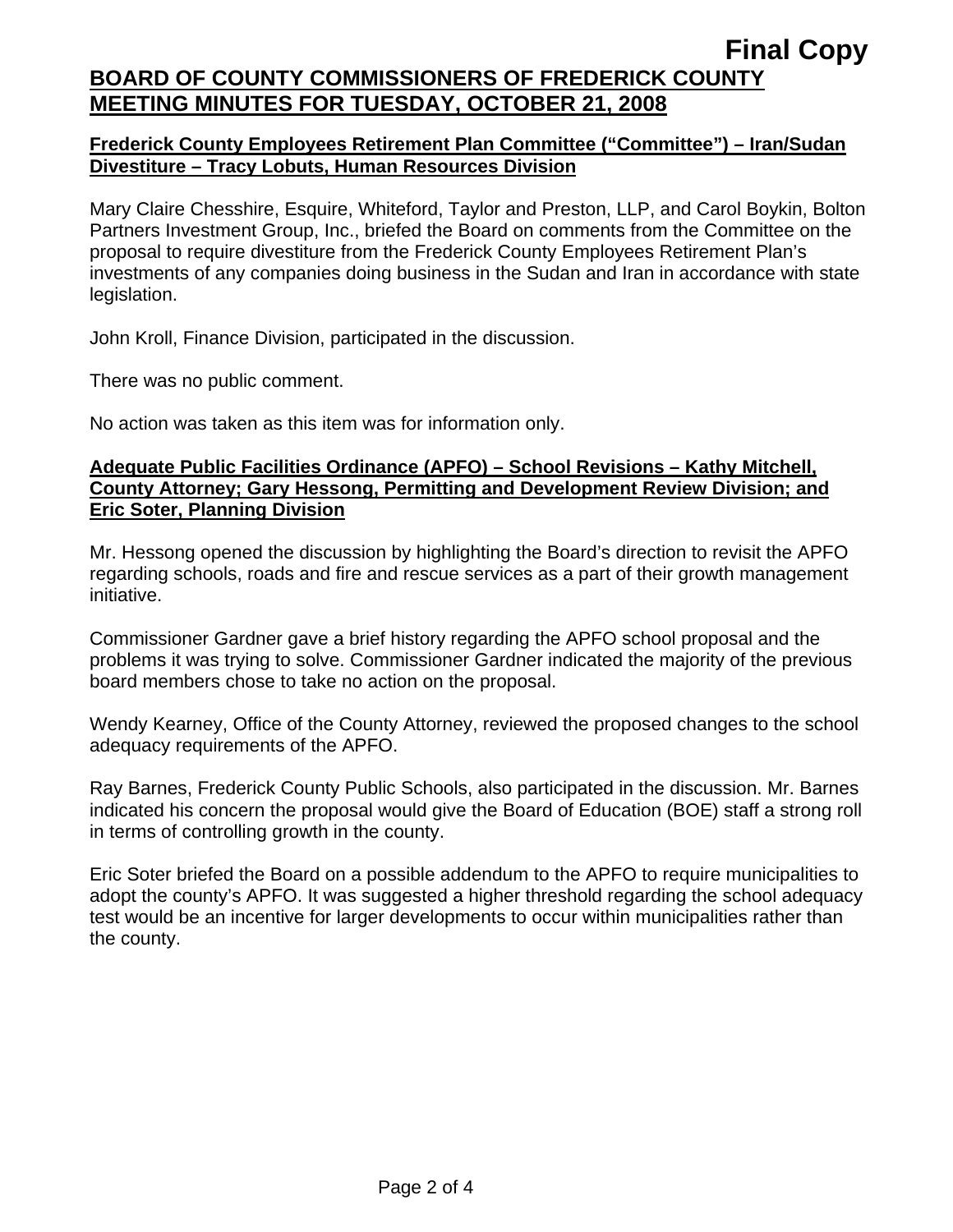Public comment was heard from:

Mark Friis **National State Rodgers Consulting** Rand Weinberg, Esquire Weinberg and Miller M.C. Keegin-Ayer PTA Council

Direction was given to staff to modify the existing draft and begin the public hearing process in January 2009:

- Add language to address background enrollment;
- Add language regarding the two (2) year Capital Improvements Program (CIP) assumption;
- Discuss phasing in with years;
- Special language for developer funded schools.

Recommended optional items:

• New school phase in or redistricting decisions.

Recommended for the municipal piece:

- Have the legal question answered regarding the countywide APFO being applied with different standards in municipalities. It was indicated that defining all municipalities as priority infill and redevelopment areas may make that accomplishable. New annexations may be requested to comply with 100% adequacy.
- Address minor subdivisions at some level.

It was requested the municipal piece would be decoupled from the staff's direction in moving forward with the APFO revisions.

# **ADMINISTRATIVE BUSINESS**

# **FY 2009 Budget Update – Mike Gastley, Finance Division**

Mr. Gastley provided the Board with an update on the current fiscal year status and FY 2010 outlook.

Ron Hart was directed to meet with the division directors to establish an essential and nonessential list of current open positions in the county. Mr. Hart was also directed to look at independent programs and the possible reduction in county services to decrease expenses.

Commissioner Jenkins moved to approve a temporary hiring freeze that would apply to all funds with an effective date of October 21, 2008, with the understanding critical services would be exempt. Commissioner Hagen seconded the motion.